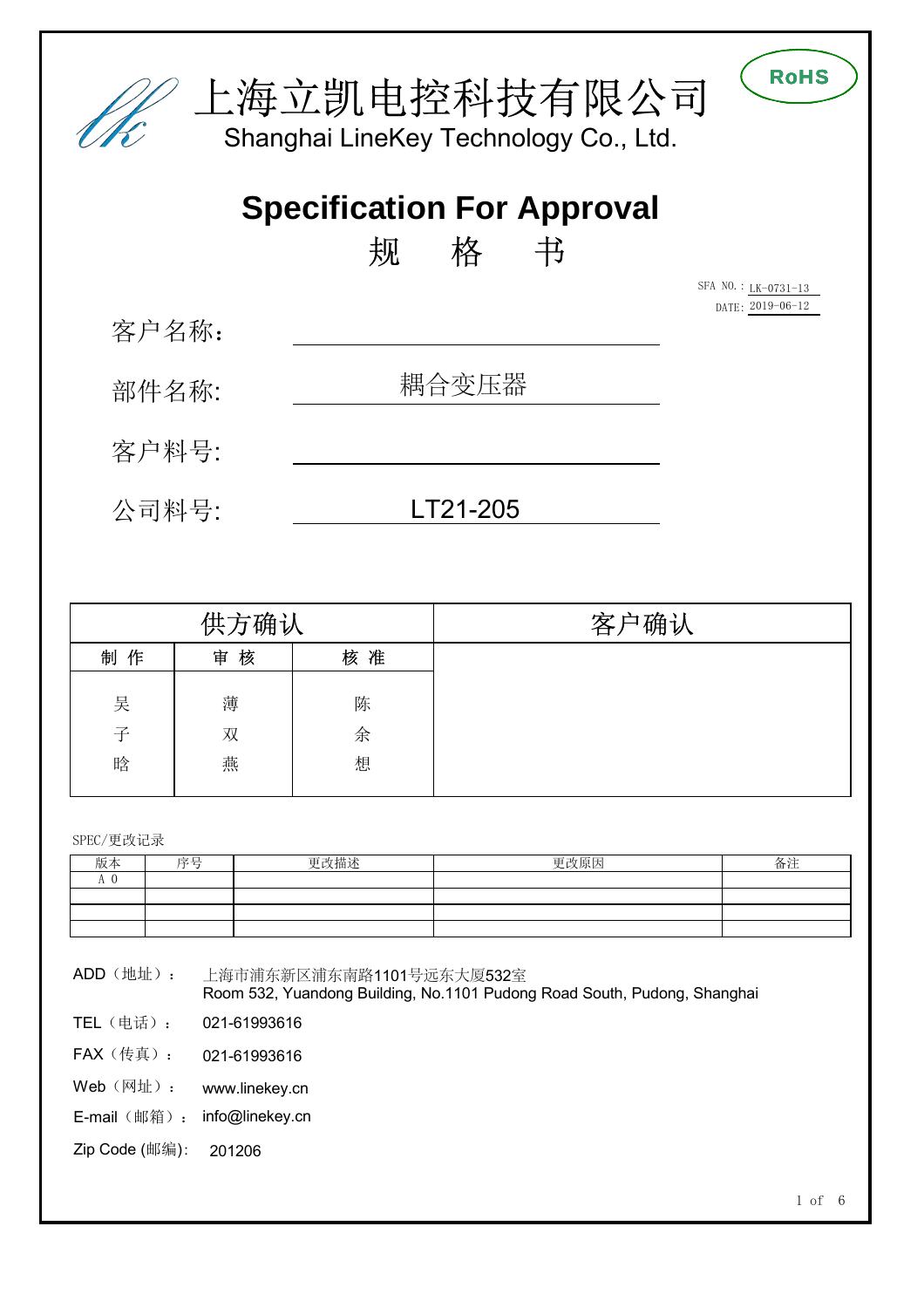客户/CLIENT: 承制方/MANUFACTURER: 上海立凯电控科技有限公司 型号/MODEL: LT21-205 版本/REV: A 1 页数: 2 of 6

# 1.机械轮廓/(Mechanical figure & Dimensions) UNIT:mm







顶视图/Top View 底视图/Bottom View 侧视图/Side View



| ◡                               |               | ◡           | _   |     |              |                  |  |  |
|---------------------------------|---------------|-------------|-----|-----|--------------|------------------|--|--|
| $11.45 \pm 0.2$ 10.15 $\pm$ 0.2 | $6.6{\pm}0.2$ | $3.0 + 0.2$ | 2.5 | 7.5 | $10.0 + 0.5$ | $0.5 \times 0.5$ |  |  |

| 拟制/PREPARED BY: | 审核/CHECKED BY: | 批准/RATIFYIED BY: |
|-----------------|----------------|------------------|
| 吴子晗             | 薄双燕            | 陈余想              |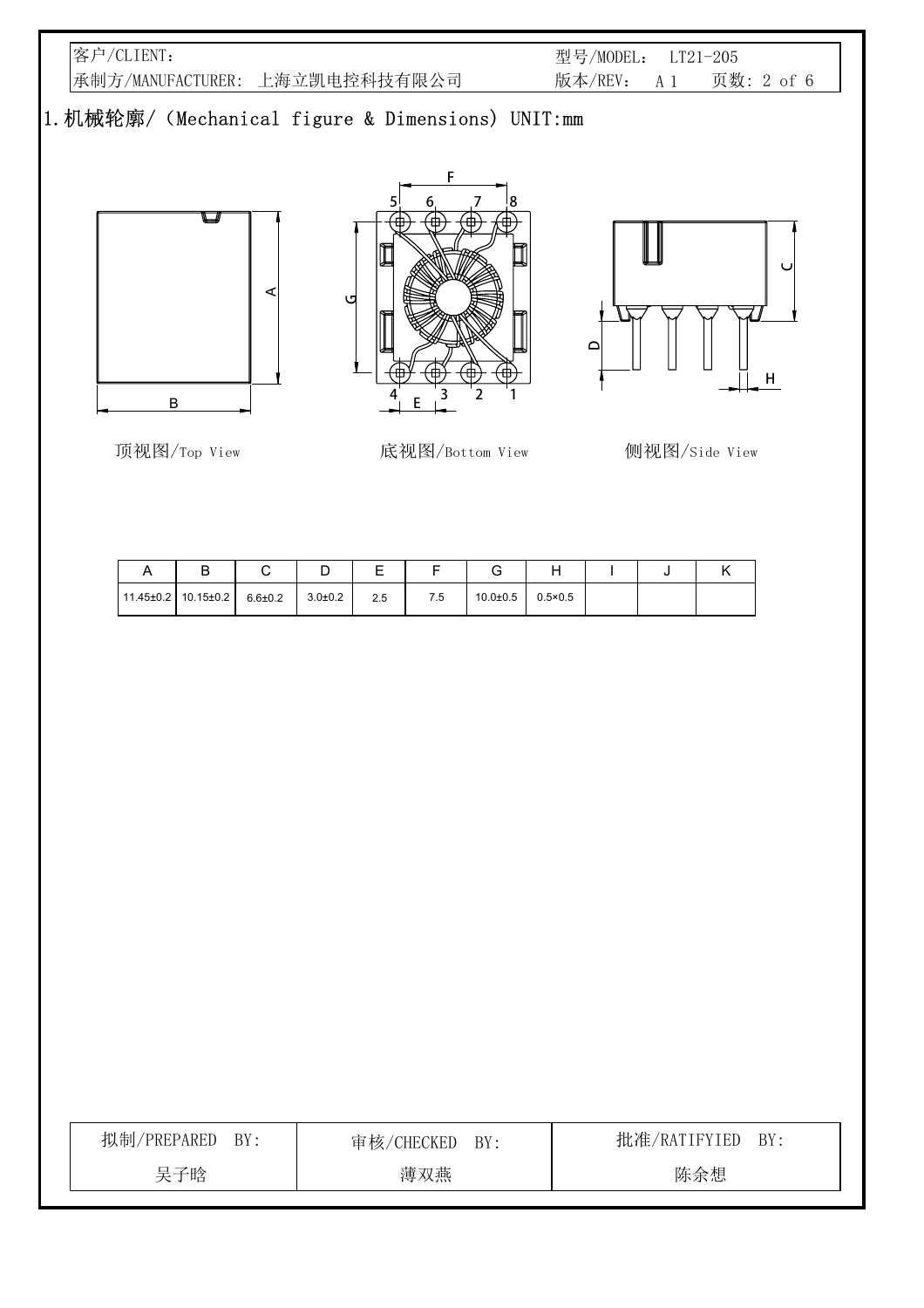| 客户/CLIENT:                        | 型号/MODEL:<br>$LT21-205$      |
|-----------------------------------|------------------------------|
| 承制方/MANUFACTURER: 上海立凯电控科技有限公司    | 版本/REV:<br>页数: 3 of 6<br>A 1 |
| 2. 电气原理图/ (WINDING<br>CONNECTION) |                              |
| $1\, \circ$                       | $\circ~5$                    |
| N1                                | N3                           |
| $3^{\circ}$                       |                              |
| $2\circ$                          | 6                            |
| N <sub>2</sub>                    | N<br>$\Delta$                |

#### 3.工艺要求/(TECHNICAL REQUIREMENT)

| 序号             |    | 端子/PIN | 线材                     | 圈数         | 胶带(turns) | 挡墙宽度(mm)    | 备注     |
|----------------|----|--------|------------------------|------------|-----------|-------------|--------|
| NO.            | In | 出/0ut  | Wire                   | Turns      | Tape      | Margin Tape | Remark |
| N <sub>1</sub> |    | 3      | $FIW - \Phi 0.16$ (mm) | $10$ (ref) |           |             |        |
| N <sub>2</sub> | 2  | 4      | $FIW - \Phi 0.16$ (mm) | $10$ (ref) |           |             |        |
| N <sub>3</sub> | 5  |        | $FIW - \Phi 0.16$ (mm) | $20$ (ref) |           |             |        |
| N <sub>4</sub> | 6  | 8      | $FIW - \Phi 0.16$ (mm) | $20$ (ref) |           |             |        |
|                |    |        |                        |            |           |             |        |
|                |    |        |                        |            |           |             |        |
|                |    |        |                        |            |           |             |        |
|                |    |        |                        |            |           |             |        |

 $40$   $0$   $0$   $0$   $0$ 

备注:

1.N1, N2两个绕组要求圈数相同。

2.N3, N4两个绕组要求圈数相同。

3.N1+N2=N3=N4

| 拟制/PREPARED<br>BY: | 审核/CHECKED BY: | 批准/RATIFYIED<br>BY: |
|--------------------|----------------|---------------------|
| 吴子晗                | 薄双燕            | 陈余想                 |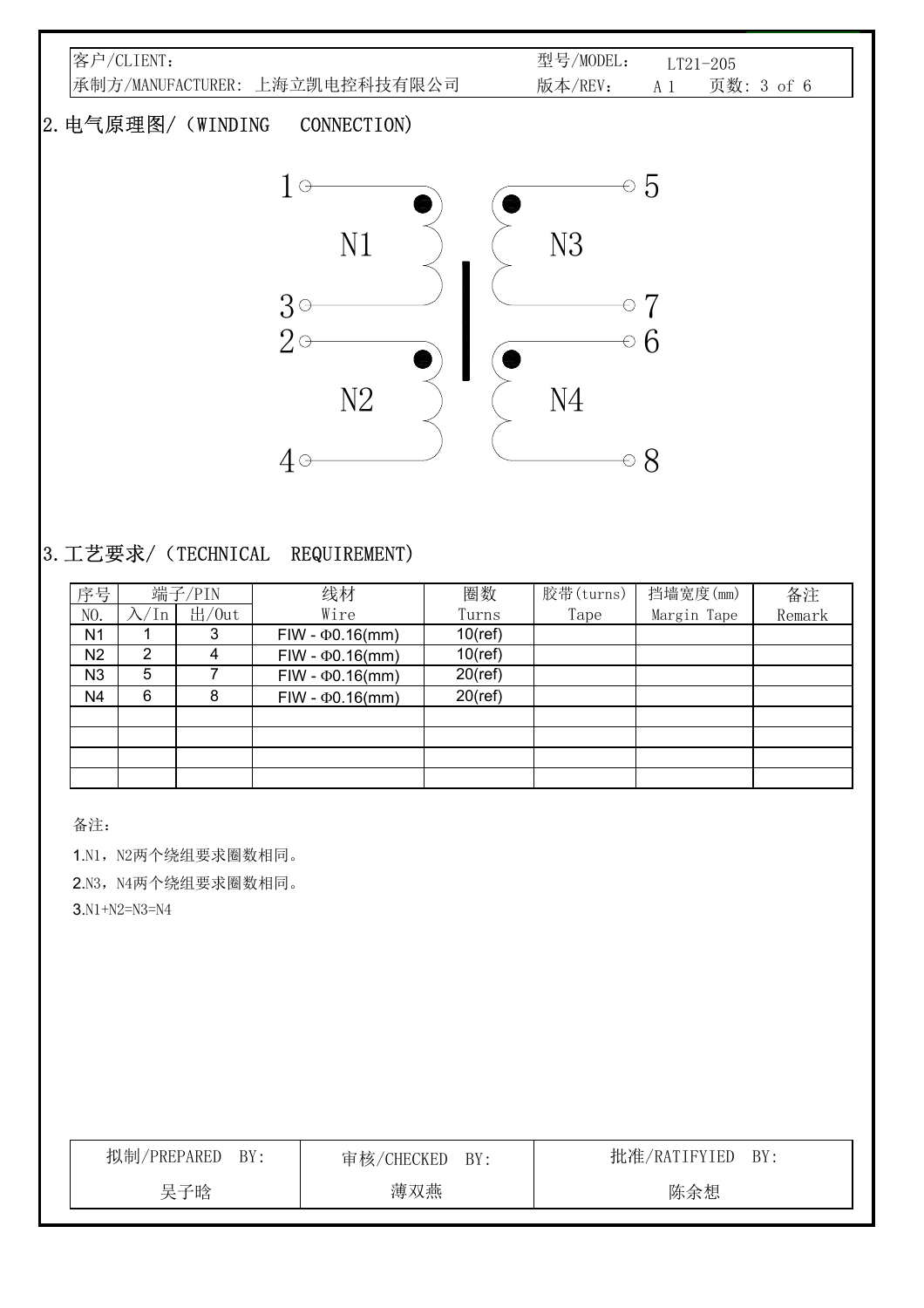客户/CLIENT: 承制方/MANUFACTURER: 上海立凯电控科技有限公司 型号/MODEL: LT21-205 版本/REV: A 1 页数: 4 of 6

### 4.电气参数/(ELECTRICAL SPECIFICATION)

| 序号             | 项目                            | 测量端                                  | 规格参数                                                   | 测量条件(AT 25℃)           | 测试仪器             |
|----------------|-------------------------------|--------------------------------------|--------------------------------------------------------|------------------------|------------------|
| NO.            | <b>ITEMS</b>                  | <b>MEASURING POINT</b>               | SPECIFICATION                                          | <b>TEST CONDITION</b>  | <b>APPARATUS</b> |
| 1              | 电感量<br>Inductance             | 1-4(2,3 短接)<br>$5 - 7$<br>$6 - 8$    | 1.0mH Min.                                             | 10kHz/0.1V 串联测试        | TH2827C+TH26009B |
| $\overline{2}$ | 漏感<br>Leakage<br>Inductance   | 1-4(2,3,5-8短接)                       | 2.0uH Max.                                             | 100kHz/0.1V 串联测试       |                  |
| 3              | 直流电阻<br>DC Resistacne         | $1 - 3$<br>$2 - 4$<br>$5-7$<br>$6-8$ | $125 \text{m}\Omega$ Max.<br>$220 \text{m}\Omega$ Max. |                        | <b>TH2516A</b>   |
| 4              | 匝比<br>Turns Ratio             | $(N1+N2):(N3+N4)$                    | $1:2+3%$                                               | 100KHz/0.1V            | GKT3259          |
| 5              | 绝缘耐压<br>Insulation<br>Voltage | $(1-4)$ to $(5-8)$                   | 4.5KV/60S/1mA                                          |                        | CS9912B          |
| 6              | 浪涌电压<br>Surge Voltage         | Pri.-Sec.                            | $6.6$ KV                                               | $1.2/50uS \pm 5$ Times | EFT/BURST        |
| 7              | 浪涌电流<br>Surge Current         | Pri.-Sec.                            | 3.3 <sub>K</sub> A                                     | $8/20uS \pm 5$ Times   | <b>GENERATOR</b> |

# 5.插入损耗曲线/(INSERTION LOSS VS FREQ.)



| 拟制/PREPARED BY: | 审核/CHECKED BY: | 批准/RATIFYIED BY: |
|-----------------|----------------|------------------|
| 吴子晗             | 薄双燕            | 陈余想              |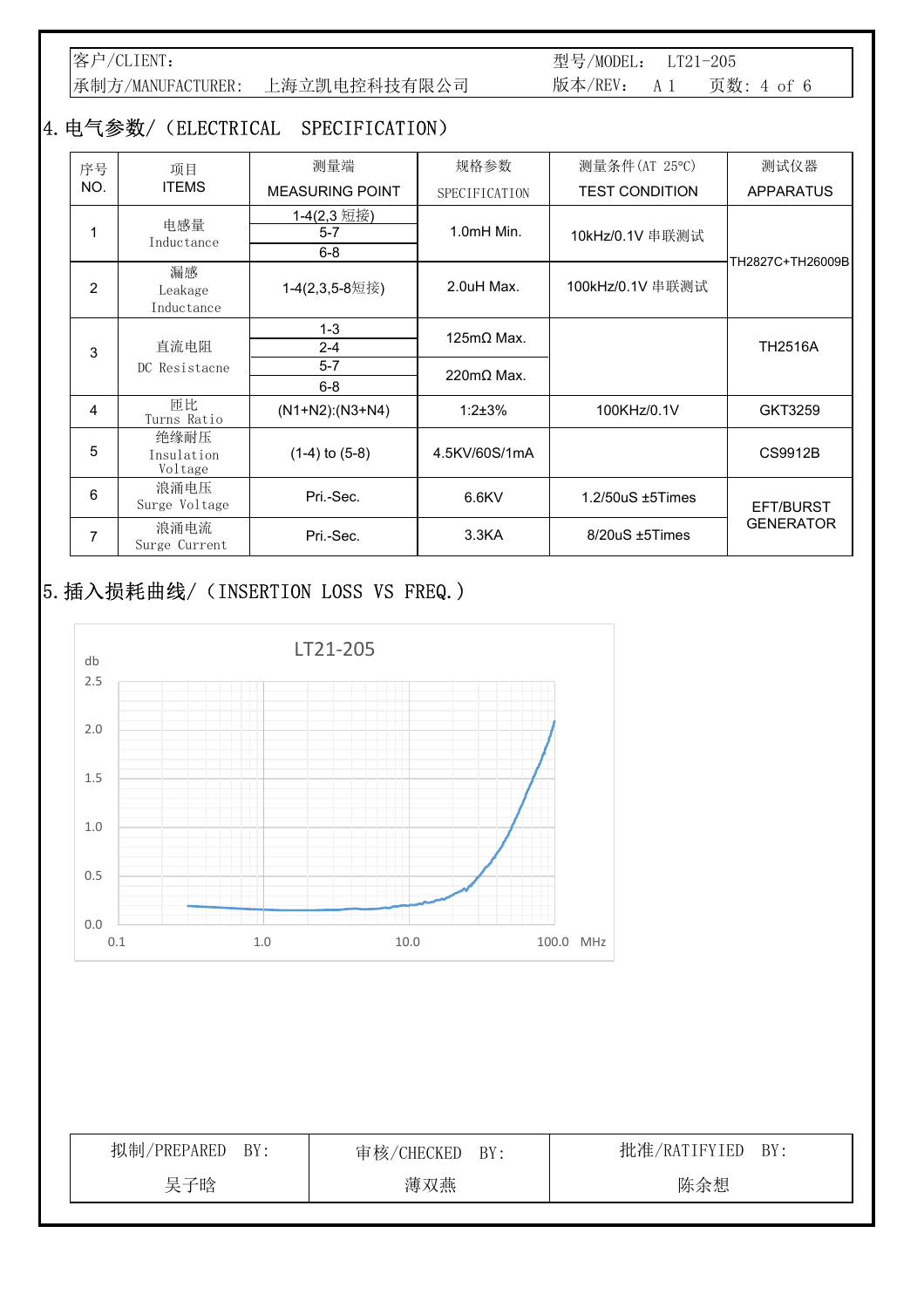### 客户/CLIENT:

承制方/MANUFACTURER: 上海立凯电控科技有限公司

型号/MODEL: LT21-205 版本/REV: A 1 页数: 5 of 6

| 电子样品检验报告                 |                                          |                          |              |            |            |                |            |           |            |                        |           |           |
|--------------------------|------------------------------------------|--------------------------|--------------|------------|------------|----------------|------------|-----------|------------|------------------------|-----------|-----------|
| 客户名称                     |                                          |                          |              |            |            |                | 部件名称       |           | 耦合变压器      |                        |           |           |
|                          | 客户料号                                     |                          |              |            |            |                | 公司料号       |           | $LT21-205$ |                        |           |           |
| $\overline{\phantom{a}}$ | 电气性能                                     | 环境温度: 25℃                |              |            | 湿度: 75%    |                |            |           |            |                        |           |           |
| 测试                       |                                          |                          |              |            |            |                | 测试数据       |           |            |                        |           |           |
| 项目                       | 测试标准&要求                                  |                          | $\mathbf{1}$ | $\sqrt{2}$ | $\sqrt{3}$ | $\overline{4}$ | 5          | 6         | $\sqrt{ }$ | 8                      | 9         | 10        |
| 电感<br>量                  | 1-4(2,3短接)<br>(1.0mH Min.)               | 10kHz/0.1V<br>串联测试       | 2.09         | 1.76       | 1.65       | 2.09           | 1.92       | 1.84      | 2.18       | 2.18                   | 2.23      | 1.94      |
| 漏感                       | $1 - 4$<br>(2,3,5-8短接)<br>$(2.0uH$ Max.) | 100kHz/0.1V<br>串联测试      | 0.35         | 0.36       | 0.27       | 0.27           | 0.21       | 0.31      | 0.40       | 0.26                   | 0.38      | 0.26      |
| 匝比                       | $(N1+N2)$ : $(N3+N4) = 1:2 \pm 3%$       |                          | 0K           | OK         | 0K         | 0K             | OK         | 0K        | 0K         | 0K                     | 0K        | 0K        |
|                          | $1-3(125m\Omega$ Max.)                   |                          | 98.77        | 97.5       | 99.0       | 97.9           | 97.5       | 99.1      | 99.2       | 103.3                  | 97.1      | 100.5     |
| 直流                       | $2 - 4(125 \text{m}\,\Omega$ Max.)       |                          | 98.0         | 97.2       | 99.0       | 97.5           | 97.1       | 96.6      | 99.6       | 102.3                  | 95.5      | 101.7     |
| 电阻                       | $5-7(220 \text{m}\,\Omega$ Max.)         |                          | 198.0        | 194.2      | 191.9      | 193.2          | 193.6      | 197.6     | 196.3      | 196.1                  | 197.2     | 195.9     |
|                          | $6 - 8 (220 \text{m} \Omega$ Max.)       |                          | 194.9        | 194.5      | 193.7      | 189.5          | 196.9      | 197.5     | 196.4      | 193.7                  | 195.1     | 193.8     |
| 绝缘<br>耐压                 | $(1-4)$ to $(5-8)$                       | 4.5KV/60S/<br>1mA        | 0K           | OK         | 0K         | <b>OK</b>      | OK         | 0K        | OK         | 0K                     | 0K        | 0K        |
| 浪涌<br>电压                 | Pri.-Sec.<br>(6.6KV)                     | 1.2/50uS<br>$\pm$ 5Times | <b>OK</b>    | OK         | 0K         | <b>OK</b>      | OK         | <b>OK</b> | OK         | <b>OK</b>              | <b>OK</b> | <b>OK</b> |
| 浪涌<br>电流                 | Pri.-Sec.<br>(3.3KA)                     | 8/20uS<br>±5Times        | <b>OK</b>    | <b>OK</b>  | 0K         | <b>OK</b>      | OK         | <b>OK</b> | OK         | 0K                     | 0K        | <b>OK</b> |
| 测试仪器:                    |                                          |                          |              |            |            |                |            |           |            |                        |           |           |
|                          | 1. TH2827C+TH26009B                      |                          | 2. TH2516A   |            | 3. GKT3259 |                | 4. CS9912B |           |            | 5. EFT/BURST GENERATOR |           |           |
| 备注:                      |                                          |                          |              |            |            |                |            |           |            |                        |           |           |
|                          |                                          |                          |              |            |            |                |            |           |            |                        |           |           |
|                          |                                          |                          |              |            |            |                |            |           |            |                        |           |           |
|                          |                                          |                          |              |            |            |                |            |           |            |                        |           |           |
|                          |                                          |                          |              |            |            |                |            |           |            |                        |           |           |
|                          |                                          |                          |              |            |            |                |            |           |            |                        |           |           |
|                          |                                          |                          |              |            |            |                |            |           |            |                        |           |           |
|                          | 拟制/PREPARED                              | BY:                      |              |            | 审核/CHECKED | BY:            |            |           |            | 批准/RATIFYIED           | BY:       |           |
|                          | 吴子晗                                      |                          |              |            | 薄双燕        |                |            |           |            | 陈余想                    |           |           |